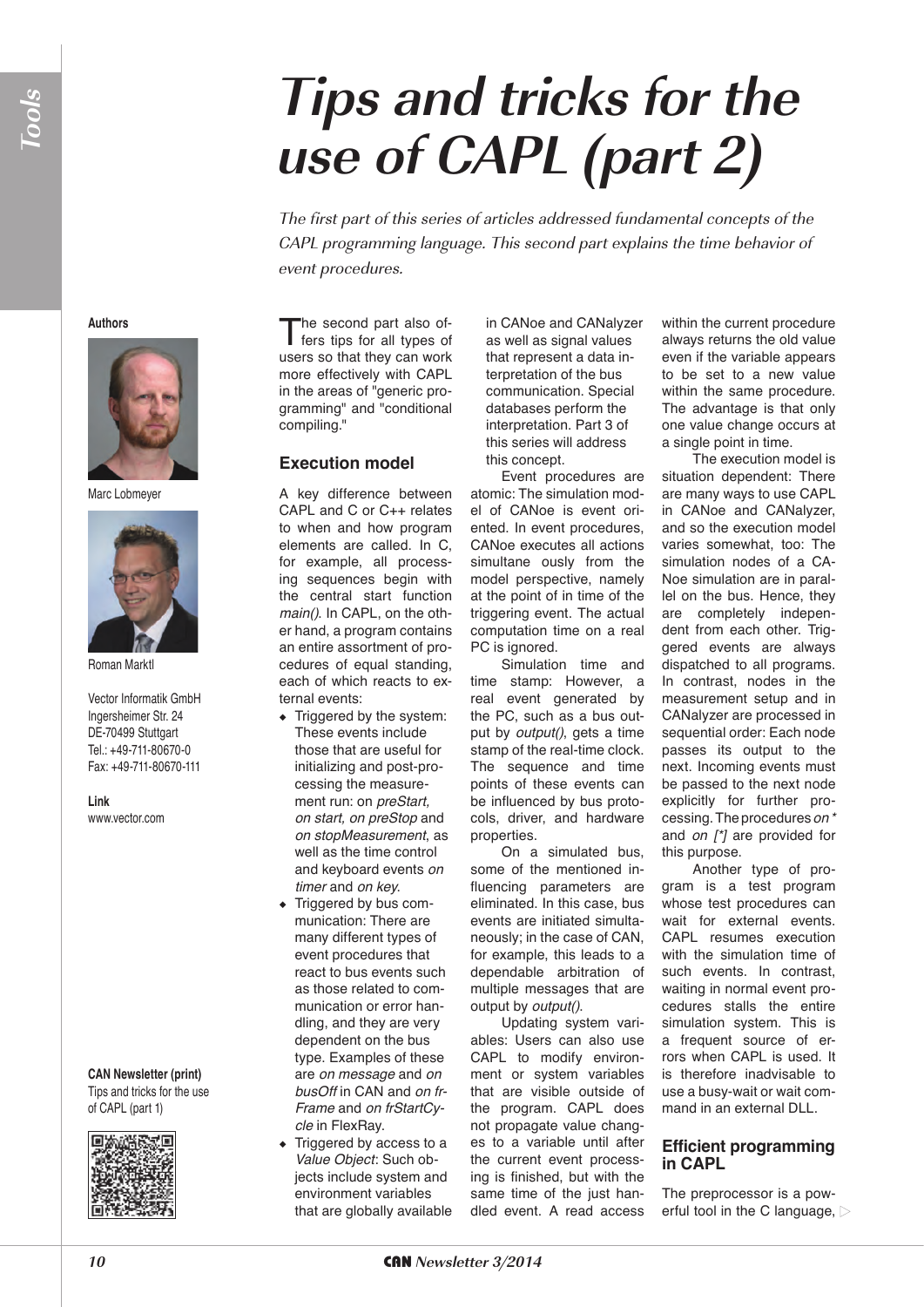

## Solutions for Open Networks from one Source

Open CAN-based protocols are the basis of networking in commercial vehicles, avionics and industrial control technology. Vector supports you in all development phases of these systems:

- > Systematic network design with CANoe, ProCANopen and CANeds
- > Successful implementation with source code for CANopen, J1939 and more
- > Efficient configuration, test and extensive analysis with ProCANopen, CANoe and CANalyzer

Multifaceted trainings and individual consulting complete our extensive offerings.

**Thanks to the close interlocking of the Vector tools and the competent support, you will increase the efficiency of your entire development process from design to testing.**

 **Further information, application notes and demos: www.vector.com/opennetworks**